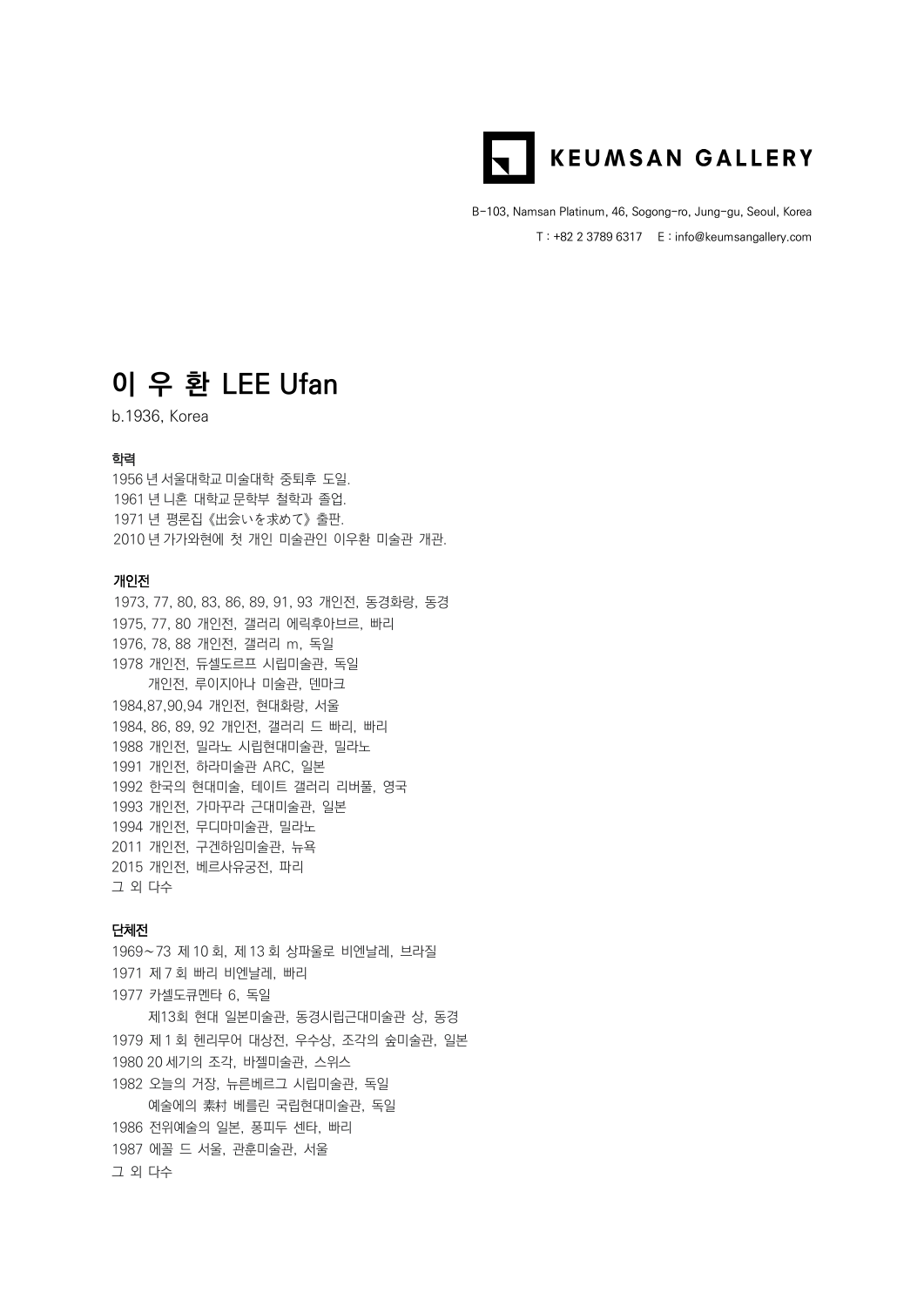

B-103, Namsan Platinum, 46, Sogong-ro, Jung-gu, Seoul, Korea T : +82 2 3789 6317 E : info@keumsangallery.com

# **이 우 환 LEE UFan**

### Biography

- 1936 Born in Korea
- 1956 Interrupted studies at Seoul National University and came to Japan
- 1961 Graduated from Nihon University, Department of Philosophy, Tokyo Awarded prize for critical writing From Object to Being , Tokyo Leads the Mono-ha movement after having successfully attracted artists following until then the vision tricks trends launched around 1968, Tokyo
- 1973 through 2007 Professor of Tama Art University, Tokyo
- 1997 Invited professor at Ecole Nationale Supérieure des Beaux-Arts, Paris
- 2000 UNESCO Prize (in Shanghai Biennale), Paris-Shanghai
- 2001 13th Praemium Imperiale (Painting), Tokyo
- 2005 Artists Summit, Kyoto

#### SELECTED SOLO EXHIBITIONS

- 2018 Serpentine Galleries, London, United Kingdom
- 2017 Centre de Création Contemporaine Olivier Debré, Tours, France Couvent de La Tourette, Éveux, France Ceramics, PACE Gallery, New York, USA
- 2016 Sculpture in the Courtyard: Lee Ufan. The Cane of Titan, State Hermitage Museum, St. Petersburg Lee Ufan, Château la Coste, Le Puy-Sainte-Réparade, France Manufacture Nationale de Sèvres, France Castello Di Ama, Siena, Italy Lee Ufan, KamelMennour Gallery, Paris Hermitage Museum, St. Petersburg, Russia Château La Coste, Le Puy-Sainte-Réparade, France Manufacture Nationale de Sèvres, France
- 2015 Pace Gallery New York, USA/London, UK/Hong Kong Lisson Gallery, London Palazzo Contarini-Polignac, Venice Pace Gallery, New York
- 2014 Kaikai Kiki Gallery, Tokyo, Japan Tatintsian Gallery, Moscow, Russia Palace of Versailles, Versailles, France
- 2013 Musée de la Chasse et de la Nature, Paris, France
- 2012 Asia Society, Houston
- 2011 SCAI The Bathhouse, Tokyo Solomon R. Guggenheim Museum, New York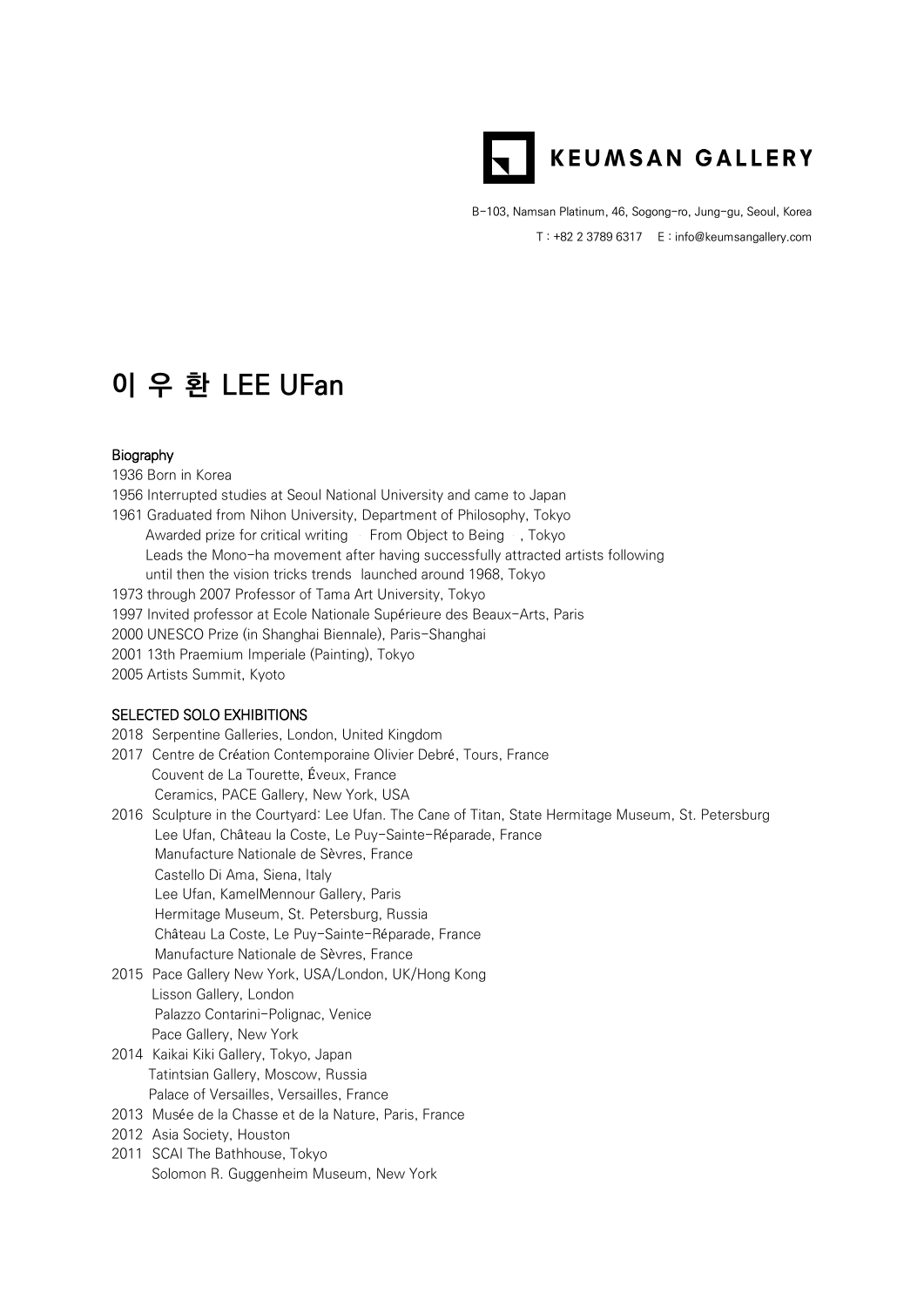## SELECTED GROUP EXHIBITONS

|      | 2017 Everything at Once, Lisson Gallery, London, UK                                            |
|------|------------------------------------------------------------------------------------------------|
|      | Japanorama. Nouveau regard sur la création contemporaine, Centre Pompisou-Metz, France         |
|      | Couvent de la Tourette, Associated exhibition of 14th Biennale de Lyon, Lyon                   |
|      | Korean Dansaekhwa, Erarta Museum of Contemporary Art, St. Peterburg                            |
|      | Rhythm in Monochrome: Korean Abstract Painting, Tokyo Opera City Art Gallery, Tokyo            |
|      | Looking into Korean Art II: Dansaekhwa, Museum San, Wonju                                      |
| 2016 | Dansaekhwa, PIASA, Paris, France                                                               |
|      | After Drawing, Gallery Hyundai, Seoul                                                          |
|      | When Process Becomes Form: Dansaekhwa and Korean Abstraction, Boghossian Foundation, Brussels, |
|      | Belgium                                                                                        |
|      | Dansaekhwa& Minimalism, Blum & Poe, Los Angeles/ New York, USA                                 |
|      | Reminiscing on Past Times…, Youngeun Museum of Contemporary Art, Gwangju, Korea                |
|      | The Earth, Fire and Spirit, Grand Palais, Paris, France                                        |
| 2015 | Enrico Castellani and Lee Ufan: Surgaceset Correspondences, Lorenzelli Arte, Milan, Italy      |
|      | Korean Abstract Painting: 45th Anniversary of Gallery Hyundai, Gallery Hyundai, Seoul, Korea   |
|      | Dansaekhwa, Palazzo Contarini-Polignac, Venice                                                 |
|      | Avant Garde Asia: Lines of Korean Masters, Sotheby's Hong Kong Gallery, Hong Kong              |
| 2014 | Formes Simples, Centre Pompidou-Metz, France                                                   |
|      | Genius Loci (Spirit of Place), Palazzo Franchetti, Venice, Italy                               |
|      | Korean Beauty: Two Kinds of Nature,                                                            |
|      | Seoul Museum of the National Museum of Modern and Contemporary Art, Seoul                      |
|      | Other Primary Structures: Others 2, Jewish Museum, New York, USA                               |
|      | The Art of Dansaekhwa, Kukje Gallery, Seoul                                                    |
|      | From All Sides: Tansaekhwa on Abstraction, Blum & Poe, LA                                      |
| 2013 | Mingei: Are You Here?, Pace London, London, UK                                                 |
| 2012 | "Tokyo 1955-1970: A New Avant-Garde", Museum of Modern Art, New York                           |
|      | "Requiem for the Sun: The Art of Mono-ha", Gladstone Gallery, New York                         |
|      | "Requiem for the Sun: The Art of Mono-ha", Blum & Poe, Los Angeles                             |
| 2011 | 54th Venice Biennale, "The World Belongs to You", Palazzo Grassi                               |
|      | 54th Venice Biennale, "PERSONAL STRUCTURES", Palazzo Bembo                                     |

### PUBLIC COLLECTIONS

Berlin National Galerie, Berlin, Germany The Brooklyn Museum, New York, U.S.A. Centre Georges Pompidou, Musée National d'Art Moderne, Paris, France The Museum of Fine Arts, Gifu, Japan Leeum Samsung Museum of Art, Seoul, Korea Kröller-Müller Rijksmuseum, Otterloo, Holland Le Musée de Sculpture en Plein Air, Paris, France The Museum of Modern Art, New York, U.S.A. São Paulo Art Library, São Paulo, Brazil Sonja Henle-Niels Onstad Museum, Oslo, Norway Staats Kunstsammlungen Dresden, Dresden, Germany Kunsthalle Nurnberg, Germany Stuttgart Staats Galerie, Stuttgart, Germany The National Museum of Contemporary Art, Seoul, Korea Hakone Open-Air Museum, Kanagawa, Japan Hara Museum of Contemporary Art, Tokyo, Japan Hiroshima City Museum of Contemporary Art, Hiroshima, Japan Iwaki City Art Museum, Iwaki, Japan